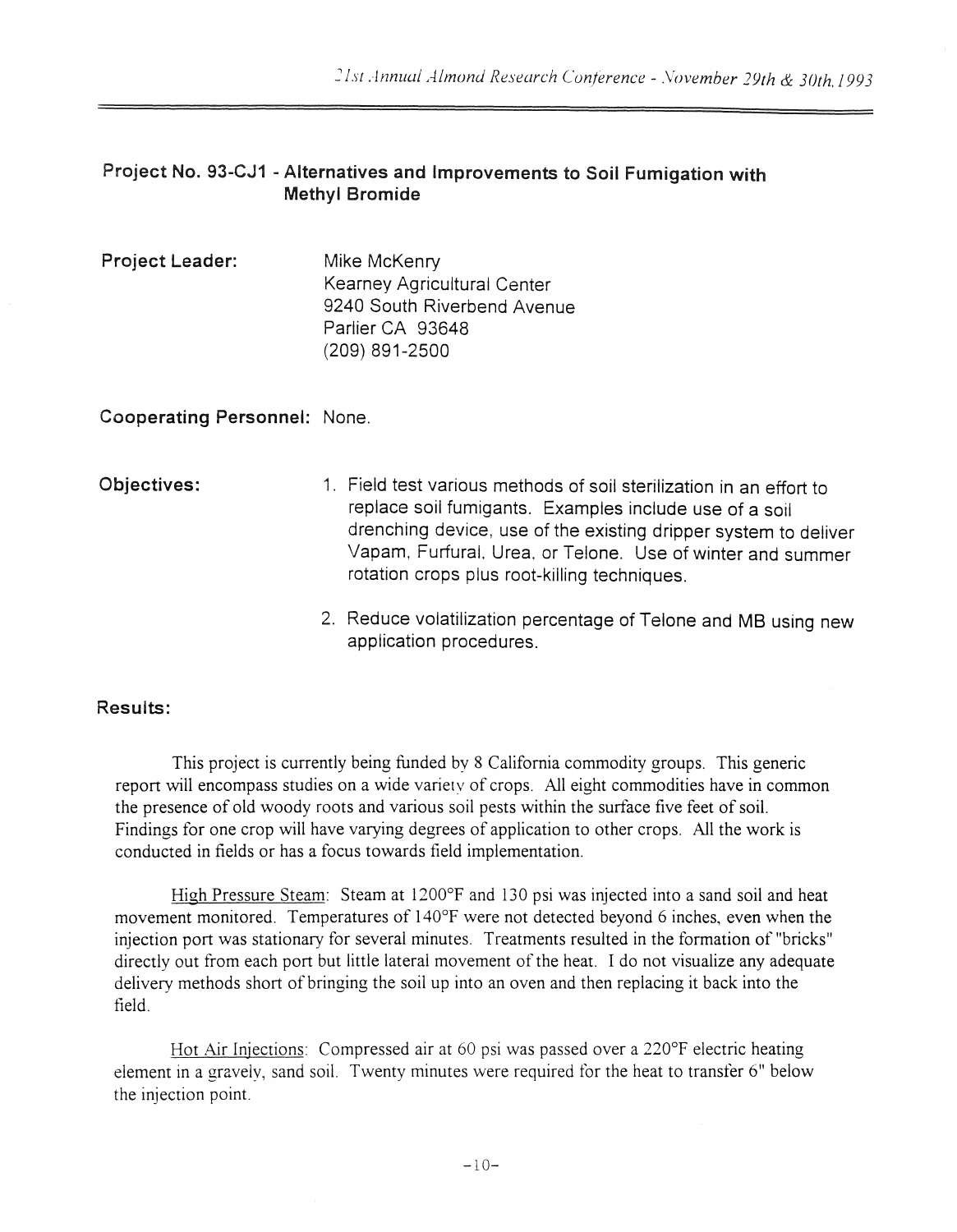Hot Water Delivery: Water at 190°F when poured into core holes on 6" centers will eventually deliver 140°F to the center of the undisturbed soil. These were July treatments with the soil already at 80°F. This approach is non-feasible.

Soil Solarization: Into an old vineyard site peaches were replanted on Lovell and a 6-ft wide black-tarp mulch remained in place for two years around the tree trunks (Duncan et ai, 1. of Nematol. 24(45):681-687). The habitat created was a uniform moisture regime and high heat which proved deleterious to citrus nematode and root lesion nematode within the old grape roots but root knot nematode flourished within six inches beneath the tarp on the new Lovell roots.

Deeper Placement and Reduced Rates of MB: An injection of 200 lb/ac MB at 36" depth was followed in 10 days by flipping over the top 12 inches of soil and re-treating at 100 lb MB at 20" depth. Control of nematodes was excellent and weed control was very good. Roots of old peaches and plums were killed throughout the surface 5 ft of soil. Treatments such as this at even lower rates should be monitored for total MB off-gassing. Such treatments are efficacious for tree and vine growers, although some loss of weed control should be expected.

Strip Treatments with Telone: In mid-September Salinas Valley vegetable growers began limited use of Telone at treatment rates of 120 lb/ac (= 12 gallons/ac). Walnut, almond, and peach growers cQUld use 120 Ib/ac if applied deeper and concentrated into strips of 1/3 or 1/4 the field surface area. If one replants with rootstocks resistant to the dominant soil pest, such treatments would be highly beneficial.

Portable Soil Drenching (PSDD): We now have a number of small PSDD units and one large enough to treat 0.6 acres at one time. Using Metham Sodium as our model biocide we achieve nematode control very close to that of tarped MB with weed control slightly better. It remains to be seen when and if such units ever become commercially available but there have been two major spin-offs. 1) For research purposes we are now aware that there can be a mycorrhizallike deficiency associated with Vapam treatments and, 2) For growers already having established low-volume irrigation equipment there will be some opportunity to modify that equipment and treat existing vines and tree rows using the recipes we are developing. Also, there is an incentive now for growers to put in their low-volume irrigation devises well before replanting as a means of delivering Metham Sodium (= Vapam) pre-plant. At 654 lb/MS/surface acre one can kill old tree roots 4 feet deep and nematodes 5 feet deep in the treated area. At 327lb MS nematodes can be controlled 4-5 ft deep with root kill limited to the top 2 feet. We are now beginning field evaluations of such treatments down tree and vine rows to determine the necessary width of a treated row.

PSDD Treatments Other Than MS: Work is underway with treatments of Clorox, chlorine dioxide, urea, plant extracts, and Telone through the PSDD. Each appears to have some value but not against old tree roots. These treatments are being evaluated on soils where old trees were treated with glyphosate 60 days before their removal.

Systemic Herbicides to Kill Roots: After a summer of testing various treatment methods, two acres of 15-yr old plums on peach and plum rootstocks were treated 2 times in 24 hr with a 1% foliar application of Round-up. After I year the root death was 80%,70%,40% and 30% for Nemaguard, Lovell, Myrobalan 29C, and Marianna 2624, respectively. Garlon herbicide, another systemic brush killer, is now being painted onto vine trunks.